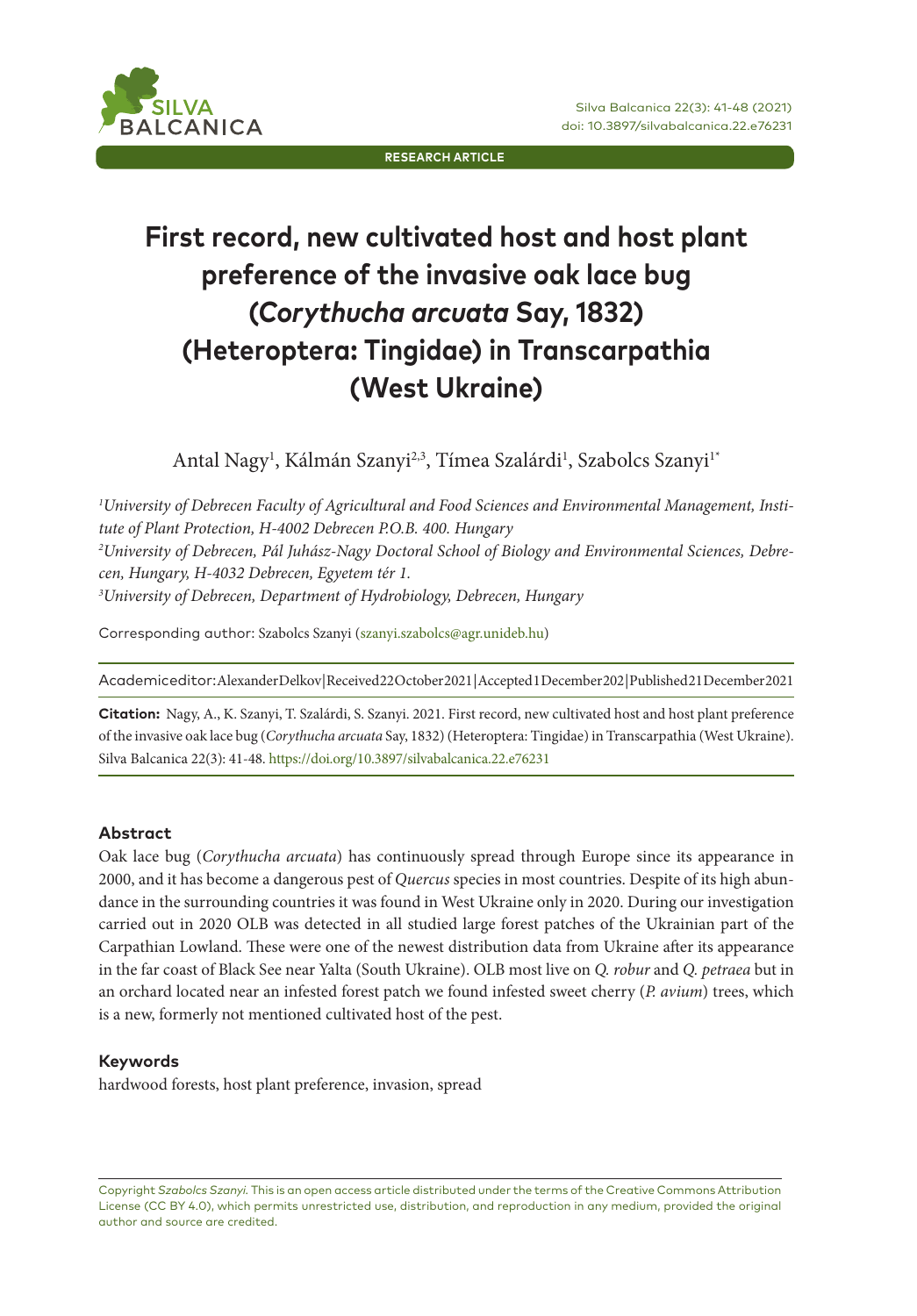## **Introduction**

The Nearctic Oak lace bug (OLB, *Corythucha arcuata* Say) is native in the United States of America and South Canada (Drake, Ruhoff, 1965). It was introduced into Europe in the late 1990's and after that it was recorded at two location parallelly. Bernardinelli (2000) found a population in North Italy Piedmiont and Lombardy in 2000, where its rapid distribution presuming earlier introduction (Bernardinelli, Zandigiacomo, 2000). In that time Mutun (2003) found other introduced population in Northwest Turkey in 2002. The first OLBs came to Hungary probably from the Turkish source area at the early 2010's soon after they appeared in Bulgaria in 2012 (Dobreva et al 2013). The firs Hungarian data was published by Csóka et al., (2013). OLB has two or three generations annually (Csóka, Hirka, 2017). Utilizing their rapid reproduction and spread, it was quickly spread in other parts of the Carpathian Basin. Populations were found in Croatia (2013: Hrašovec et al., 2013), Romania (2015: Don et al., 2016; Chireceanu et al., 2017), Slovenia (2016: Jurc, Jurc, 2017), Slovakia (2017: Csepelényi et al., 2017; Zubrik et al., 2019) and Austria (2019: Sallmannshofer et al., 2019) parallelly or shortly after their appearance in Hungary. In Ukraine, OLB was found in the Crimean Peninsula in 2016 (Shchurov et al. 2016; Neimorovets et al. 2017) and also in the Kershon Region in 2020 (Meshkova et al. 2020), but from other part of the country data were not provided till now.

Lace bugs generally do not fly well, so they mainly spread passively on anemoand anthropochorous ways (Rabitsch, 2008, Mutun et al. 2009). Since eggs and larvae hide in the foliage, and adults usually lurk in bark cracks, thus during forestation, it can be easily introduced even from distant sources (Küçükbasmaci, 2014). According



**Figure 1.** Sampling sites (1-22) of *Coryctucha arcuata* studied in 2020 in the remains of hardwood gallery and hornbeam-oak forests (grey polygons) of the Bereg Lowland (Northest Hungary and Transcarpathia, West Ukraine).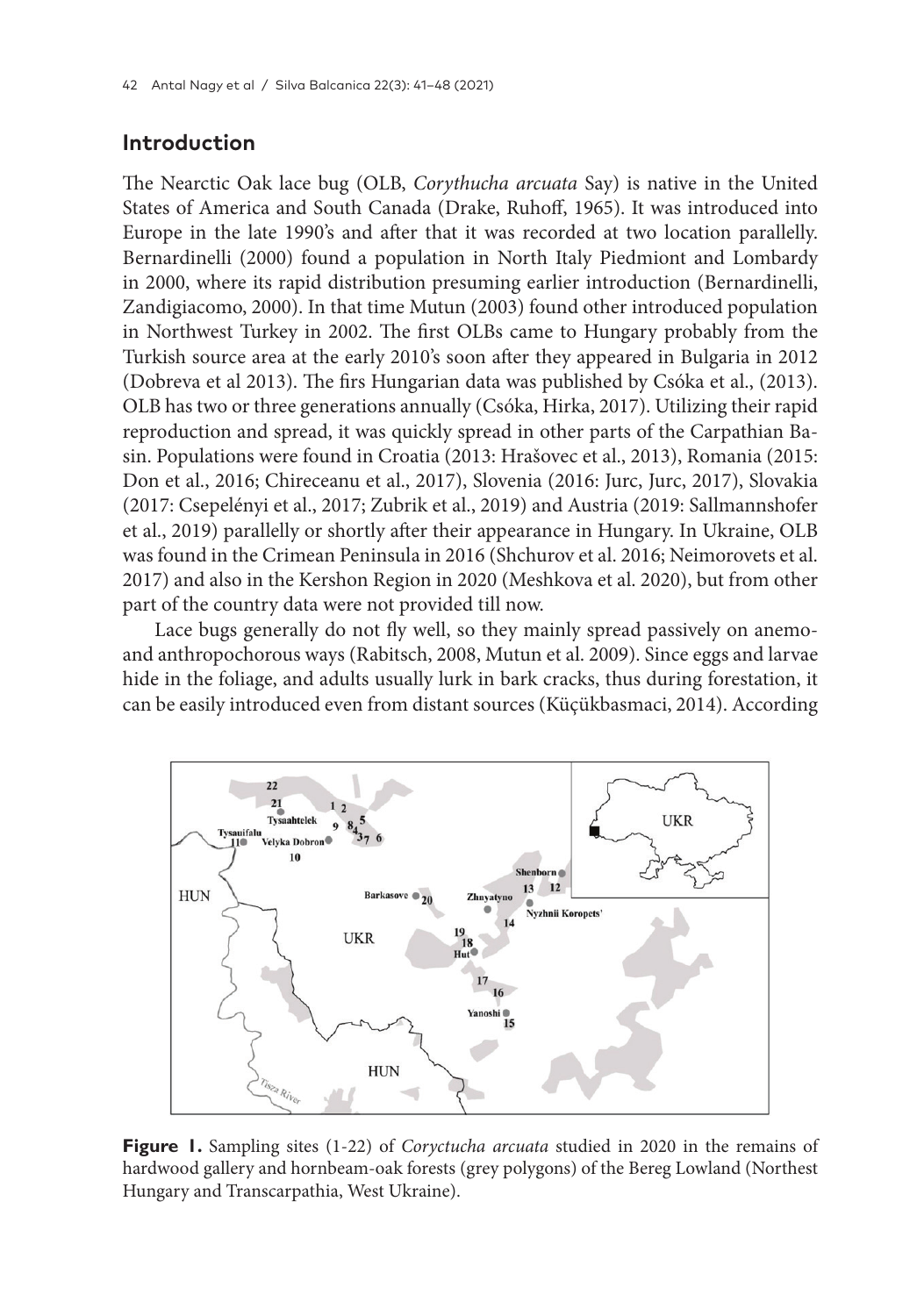to the review of Csóka et al. (2020), the OLB attack Fagaceae trees, especially 48 different *Quercus* species. Their secondary occurrence can be observed on *Castanea* and *Fagus* species and some members of *Rosaceae* and *Betulaceae* plant families. In 2019 it was cause damage even on sweet chestnut in East Hungary (Kovács et al., 2020). In order to provide base for further actions and reliable tool for measuring the effect of OLB's damage Bălăcenoiu et al. (2021) carried out an online survey questionary in 9 central and sout European country.

Contrary to serious infestation and conspicuous damages caused by OLBs in the Carpathian Basin their occurrence and distribution in West Ukraine has not been studied and detected till now. The natural like remains of the formerly extended hardwood forests of the region serve potentially suitable habitats for them, that can endanger both their naturalness and forestry use. In 2020 we mapped distribution of OLB in the Ukrainian part of the Carpathian Lowland (West Ukraine) and study also the host plant preference to gather actual data and help further actions against this harmful pest species.

# **Materials and methods**

Occurrence, abundance and host plant preference of *C. arcuata* were studied in 22 sampling sites in the Ukrainian part of the Carpathian Lowland in West Ukraine. Samplings were made between 22 June and 24 August 2020 mainly in the remains of hardwood gallery forests and hornbeam-oak forests of the Bereg Lowland. The dominant tree species of both forest type is *Q. robur*. In gallery forest *Ulmus minor*, *Acer campestre* and *A. tataricum*, while in hornbeam-oak forest *Carpinus betulus* are also characteristic. Beside these large and medium sized more or less isolated forest patches, we also studied some smaller and less suitable patches with such secondary hosts as *Acer campestre*, *Carpinus betulus* and *Ulmus minor*. The large remains of formerly continuous hardwood forests of the region are in connection with some large mainly similar Hungarian forests already infested by OLB (Table 1, Fig. 1). These forests preserve unique and species rich wildlife of former landscape, mainly destroyed during river regulation in the 18-19<sup>th</sup> century (Lehoczky, 1881; Baranyi, 2009).

Sampling was made with direct search of adults, damage and symptoms on the potential host plants of OLB. In each sampling sites 10 trees of each potential host plant were chosen, and 5 branches were investigated on each tree. The abundance of OLB was established based on a 3-category scale: 0: no infestation, 1: light infestation (mean number of individuals/leaf<5), 2: serious infestation (mean number of individual/leaf>5)

The observed specimens of OLB were identified according to Dobreva et al. (2013) and Golub, Soboleva (2018). The common lace bugs of the region (e.g. *C. ciliata*, *S. pyri*) and *C. arcuata* are similar in size (2.8 to 3.2 mm), hence the identification should be based on the pattern and morphology of wings and paranotum. Although pattern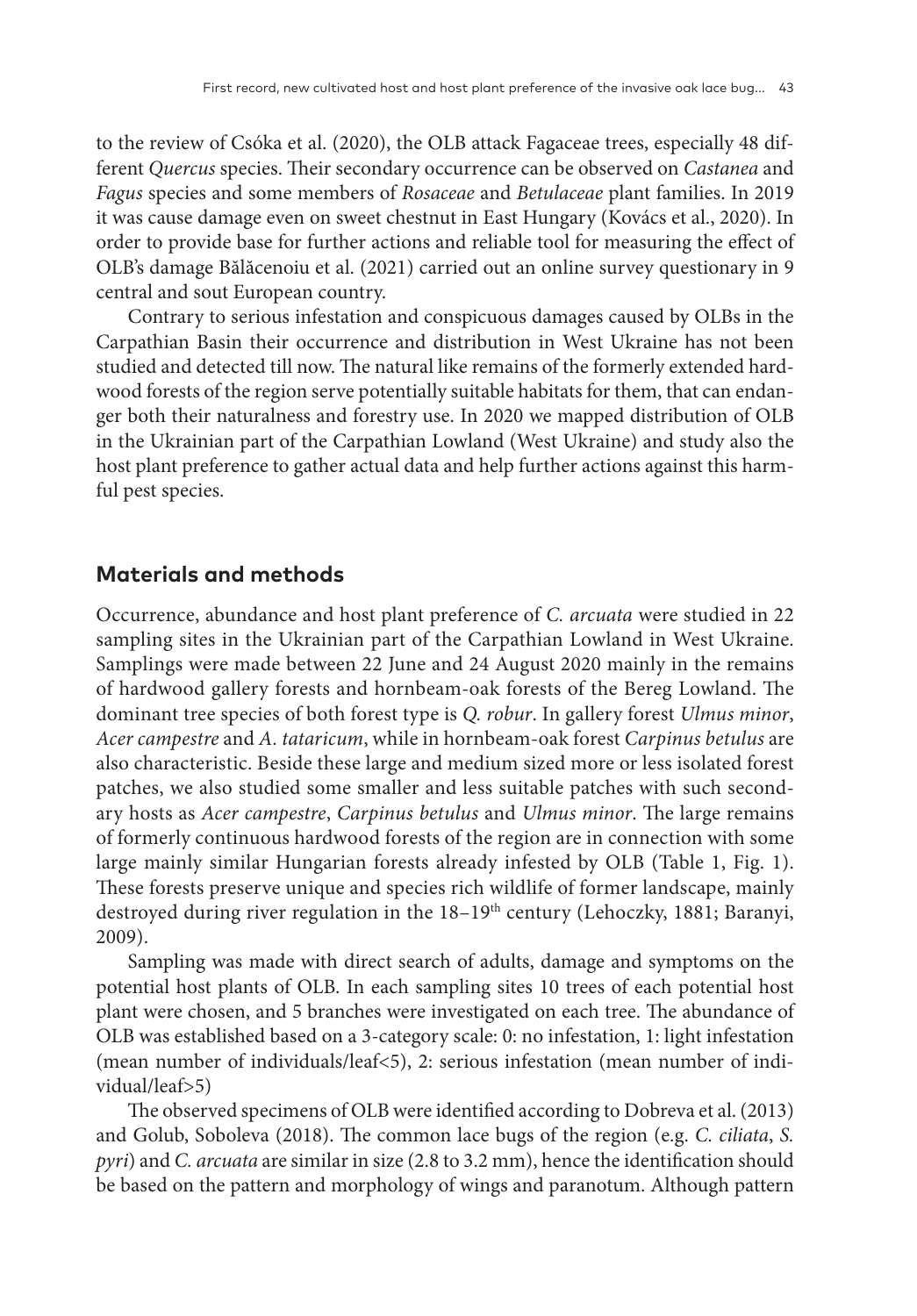**Table 1.** Location (GPS coordinates), species composition and value of infestation (*I*) of *Coryctucha arcuata* of the 22 sampling sites investigated in West Ukraine in 2020. *I*: 0 = no infestation; 1 = light infestation; 2 = serious infestation. ○: available but not occupied plants, ●: occupied non-host plant (OLB appear but did not feed on the plant), ●: occupied host plant (OLB feed and reproduce on the plant); !: formerly not mentioned host plant

| <b>Site</b>    | Coordinates |             |                | Plant species |            |           |              |                 |            |              |              |              |            |          |             |            |           |                 |
|----------------|-------------|-------------|----------------|---------------|------------|-----------|--------------|-----------------|------------|--------------|--------------|--------------|------------|----------|-------------|------------|-----------|-----------------|
|                | $\mathbf N$ | $\mathbf E$ |                | $Q.$ robur    | Q. petraea | Q. rubra  | Prunus avium | R. pseudoacacia | A. negundo | A. campestre | A. tataricum | F. excelsior | C. betulus | U. minor | C. avellana | P. tremula | S. caprea | T. platyphyllos |
| $\mathbf{1}$   | 48°26'59"   | 22°23'38"   | $\overline{2}$ | $\bullet$     | $\circ$    |           |              |                 | $\circ$    | $\circ$      |              | $\circ$      |            |          |             | $\circ$    | $\circ$   |                 |
| $\sqrt{2}$     | 48°26'37"   | 22°24'30"   | $\overline{2}$ | $\bullet$     |            |           |              |                 | $\circ$    |              |              | $\circ$      |            |          | $\circ$     | $\circ$    | $\circ$   |                 |
| $\mathfrak{Z}$ | 48°25'15"   | 22°26'2"    | $\mathbf{1}$   | $\bullet$     |            |           |              | $\circ$         | $\circ$    | $\circ$      |              | $\circ$      |            |          |             |            |           |                 |
| $\overline{4}$ | 48°25'34"   | 22°25'39"   | $\mathbf{1}$   | $\bullet$     |            |           |              |                 | $\circ$    | $\circ$      | $\circ$      |              |            |          | $\circ$     |            |           |                 |
| 5              | 48°25'44"   | 22°25'58"   | $\mathbf{1}$   | $\bullet$     |            |           |              |                 | $\circ$    |              |              |              |            | $\circ$  |             | $\circ$    | $\circ$   |                 |
| 6              | 48°25'9"    | 22°27'30"   | $\mathbf{1}$   | $\bullet$     |            |           |              |                 | $\circ$    | $\circ$      |              |              |            |          |             | $\circ$    | $\circ$   |                 |
| $\overline{7}$ | 48°25'3"    | 22°26'28"   | $\mathbf{1}$   | $\bullet$     |            |           |              |                 |            | $\circ$      |              |              | $\circ$    |          |             |            |           |                 |
| $\,8\,$        | 48°25'46"   | 22°25'8"    | $\mathbf{1}$   | $\bullet$     |            |           |              |                 |            | $\circ$      |              |              | $\circ$    |          | $\circ$     |            |           |                 |
| 9              | 48°25'35"   | 22°23'49"   | $\mathbf{1}$   |               |            |           | $\bullet!$   |                 |            |              |              |              |            |          |             |            |           |                 |
| 10             | 48°24'23"   | 22°20'43"   | $\mathbf{0}$   |               |            |           |              |                 | $\circ$    |              |              | $\circ$      |            | $\circ$  | $\circ$     | $\circ$    | $\circ$   |                 |
| 11             | 48°24'42"   | 22°16'3"    | $\mathbf{0}$   |               |            |           |              |                 | $\circ$    | $\circ$      |              |              |            |          |             | $\circ$    | $\circ$   |                 |
| 12             | 48°22'31"   | 22°41'50"   | $\mathbf{1}$   |               | $\bullet$  |           |              |                 |            |              |              |              | $\circ$    |          |             |            |           |                 |
| 13             | 48°22'14"   | 22°39'44    | $\mathbf{1}$   | $\bullet$     |            |           |              |                 |            |              |              | $\circ$      | $\circ$    |          |             |            |           |                 |
| 14             | 48°20'23"   | 22°38'9"    | $\mathbf{0}$   |               |            | $\circ$   |              |                 |            | $\circ$      |              |              | $\circ$    | $\circ$  |             |            | $\circ$   |                 |
| 15             | 48°14'57"   | 22°37'55"   | $\mathbf{1}$   | $\bullet$     |            |           |              |                 |            | $\circ$      |              | $\circ$      |            | $\circ$  |             |            |           |                 |
| 16             | 48°16'38"   | 22°37'10"   | $\mathbf{1}$   | $\bullet$     |            |           |              |                 |            |              |              |              | $\circ$    |          | $\circ$     |            | $\circ$   | $\circ$         |
| 17             | 48°17'19"   | 22°35'54"   | $\mathbf{1}$   | $\bullet$     |            |           |              |                 |            |              |              |              | $\circ$    |          |             |            |           |                 |
| 18             | 48°19'19"   | 22°34'35"   | $\mathbf{1}$   |               | $\bullet$  | $\bullet$ |              |                 |            | $\circ$      |              |              | $\circ$    | $\circ$  | $\circ$     |            | $\circ$   |                 |
| 19             | 48°19'42"   | 22°34'3"    | $\overline{2}$ |               | $\bullet$  |           |              | $\circ$         | $\circ$    |              |              |              | $\circ$    |          | $\circ$     |            | $\circ$   |                 |
| 20             | 48°21'31"   | 22°31'23"   | $\mathbf{1}$   | $\bullet$     |            |           |              |                 |            |              | $\circ$      |              | $\circ$    | $\circ$  | $\circ$     |            |           |                 |
| 21             | 48°27'15"   | 22°19'15"   | $\mathbf{1}$   | $\bullet$     |            |           |              | $\circ$         | $\circ$    | $\circ$      |              |              |            | $\circ$  | $\circ$     | $\circ$    | $\circ$   | $\circ$         |
| 22             | 48°27'58"   | 22°18'46"   | $\mathbf{0}$   |               |            |           |              |                 | $\circ$    | $\circ$      |              |              |            |          |             | $\circ$    | $\circ$   |                 |

of forewings of *C. arcuata* and *S. pyri* is similar, but their shape and the edge of the paranotum are different. Wings of *S. pyri* are rounded at the front and their paranotum has a smooth border. The wing of *C. arcuata* is angular at the front and there are elongated spines at the edge of its paranotum. Wings and paranotum of *C. arcuata* and *C. ciliata* are similar, but their colour are different (Fig. 2).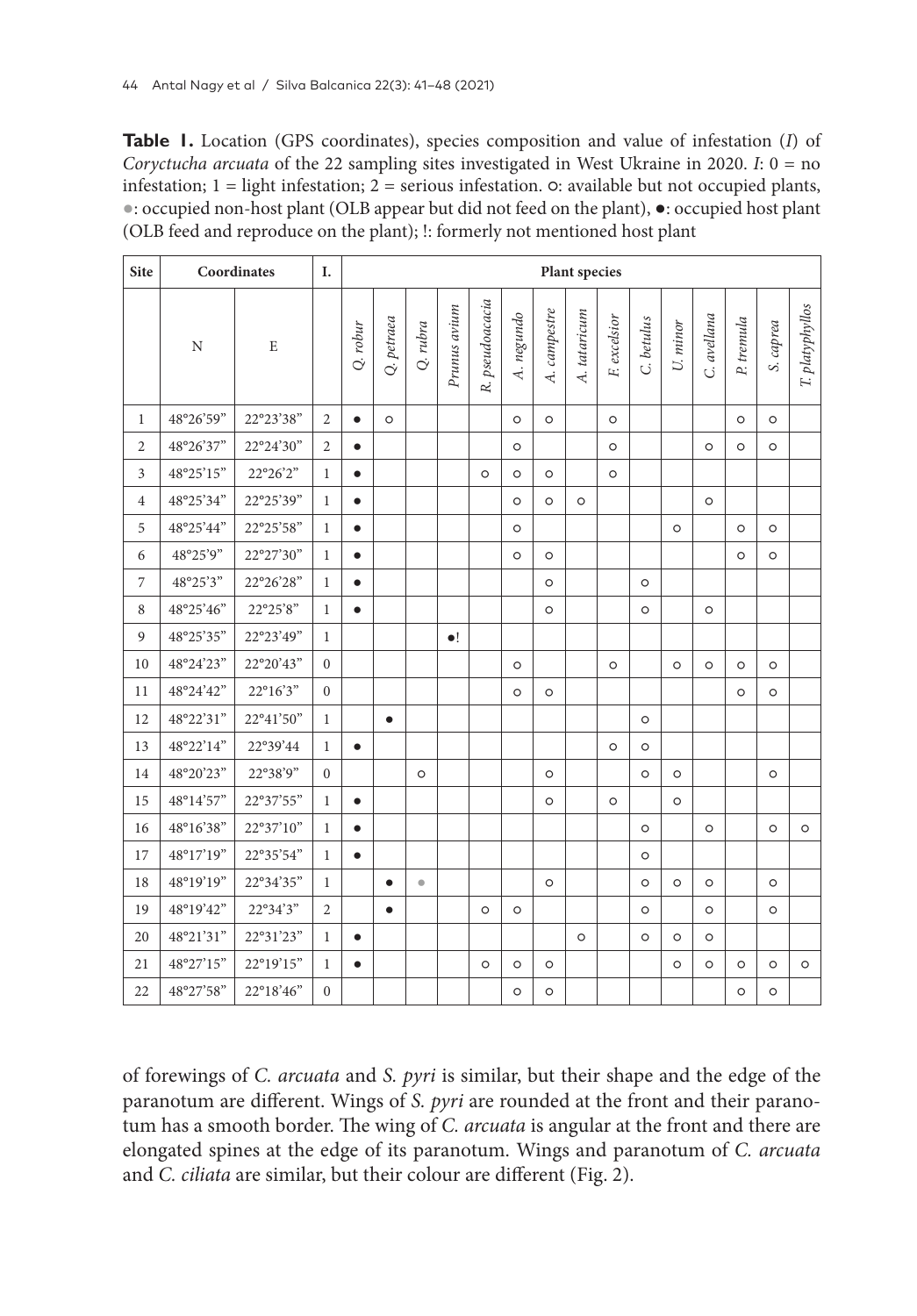

**Figure 2** Morphology of *Corythucha ciliata* (source: https://www.invasive.org/browse/ detail. cfm?imgnum=5312017#) and *Stephanitis pyri* (source: http://www.agroatlas.ru/ en/content/ pests/Stephanitis\_pyri/index.html) common and abundant species of the studied region and the studied invasive *Corythucha arcuata* (source: https://alchetron.com/ Corythucha-arcuata).

## **Results and discussion**

The occurrence of OLB was detected in 18 of the 22 sampling sites studied in 2020 in the Ukrainian part of the Carpathian Lowlands. The pest rapidly distributed and became common after it appeared in the neighbouring countries (Csóka et al., 2020), but it is still relatively less abundant in Transcarpathia region of West Ukraine. In 2020 infestation was high only in three infested sites (sites 1, 2, 19; Table 1.). The large forests of the region and medium sized forest patches in their surroundings (sites 15 and 20) were also but less infested. OLB was absent in the small, isolated patches where the main host oak species was not available (site 10 and 11). The OLB also appeared in a small village garden in Velyka Dobron' (site 9) (Fig. 1).

In the sampled sites totally 15 deciduous species occurred, and the mean species richness of these trees was 4.7 species per site. OLB preferred *Quercus* species, especially *Q. robur* if it was available, that confirm results of Csóka et al. (2020). In three sites, where was not *Q. robur*, *Q. petrea* and/or *Q. rubra* trees were occupied. In case of *Q. rubra* only the appearance of some adults could be detected, but this itself could not confirm that *Q. rubra* is a real host, as Trieff (2002), Bernardinelli (2006 a, b) and Csóka et al. (2020) formerly discussed. We found that *Q. petrea* was a suitable host, but it was only chosen when the more preferred *Q. robur* was not present even in case of high infestation (e.g., in site 1).

Amongst available non-oak trees of the sampling sites there were 4 known suitable host plants of OLB discussed by Csóka et al. (2020): *Acer campetre*, *Ulmus minor*, *Carpinus betulus* and *Tilia platyphyllos*. We could not record infestation on these nonoak hosts despite of presence of OLBs in the given sites. Beside them OLB was detected in a sweet cherry cultivar (site 9) which is the first record of the pest on a cultivated *Prunus* trees. Formerly Neimorovetz et al. (2017) mentioned wild cherry as a suitable host in Krasnodar Region (Crimean Peninsula). Other *Prunus spp*. (e.g. *P. serulata*, *P. lusitanica*, *P. serotine*, *P. spinosa* and *P. subhirtella*) and many other Rosaceae trees are also known hosts especially in Central–Europe (Hungary, Croatia and Serbia; Csóka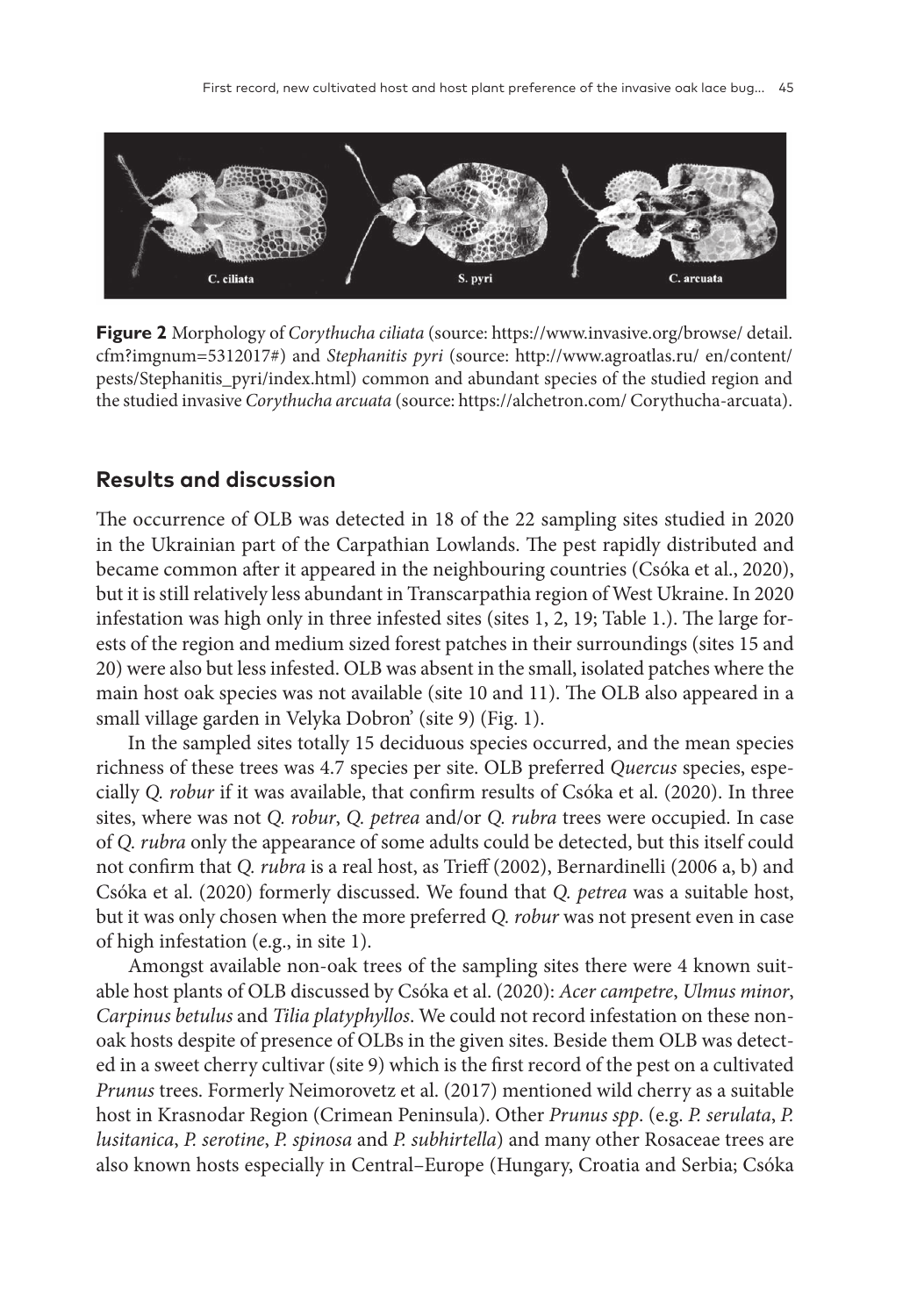et al., 2020). The pest chose this unusual host probably since lack of the primary host. In this case *P. avium* became accepted host plant and could provide a suitable "steppingstone habitat" for further spread of the pest toward large forests. After successful colonisation and invasion of more suitable habitats they can choose amongst the more preferred host plants again.

With appearance and rapid spread of OLB in the Ukrainian part of the Carpathian Lowland open a new spreading rout into the inner part of the country. Although the Carpathians as nearly impassable barrier can retain the spread, but via transportation or accidental introduction the pest can pass it even in the near future. Parallelly with the effect of rapid climatic change (e.g. decreasing amount of precipitation and increasing number of heat days) the pest endangers the remains of natural hardwood and hornbeam-oak forests of the region. To protect these natural habitats and its unique wildlife (Magura et al., 1997; Szanyi, 2015; Szanyi et al., 2015) and slow down these harmful processes the pest should be monitored, and actions should be planned and carried out based on actual data.

## **Acknowledgement**

Szabolcs Szanyi was supported by theNational Talent Programme "NTP-NFTÖ-19-B-0288" scholarship.

# **References**

- Bălăcenoiu, F., A. Japelj, I. Bernardinelli, B. Castagneyrol, G. Csóka, M. Glavendekić, G. Hoch, B. Hrašovec, S. Krajter Ostoic, M. Paulin, D. Williams, J. Witters, M. de Groot 2021. *Corythucha arcuata* (Say, 1832) (Hemiptera, Tingidae) in its invasive range in Europe: perception, knowledge and willingness to act in foresters and citizens. – NeoBiota, 69, 133-153. DOI: 10.3897/neobiota.69.71851
- Baranyi, B. 2009. Kárpátalja. Dialóg Campus Kiadó, Pécs, Budapest, 541 pp. (In Hungarian).
- Bernardinelli, I, P. Zandigiacomo. 2000. First report of *Corythucha arcuata* (Say) (Heteroptera, Tingidae) in Europe. – Informatore fitopatologico, 12, 47-49.
- Bernardinelli, I. 2000. Distribution of the oak lace bug *Corythucha arcuata* (Say) in Northern Italy (Heteroptera: Tingidae). – Redia, 83, 157-162.
- Bernardinelli, I. 2006a. Potential host plants of *Corythucha arcuata* (Het., Tingidae) in Europe: A laboratory study. – Journal of Applied Entomology, 130, 480-484. https://doi. org/10.1111/j.1439-0418.2006.01098.x
- Bernardinelli, I. 2006b. European host plants and potential distribution of *Corythucha arcuata* (Say) (Heteroptera: Tingidae). – In: Biotic damage in forests. Proceedings of the IUFRO (WP 7.03.10) Symposium held in Mátrafüred, Budapest. pp. 12-16.
- Chireceanu, C., A. Teodoru, A. Chiriloaie. 2017. New Records of the Oak Lace Bug *Corythucha arcuata* (Say, 1832) (Hemiptera: Tingidae) in Southern Romania. – Acta Zoologica Bulgarica Supplement, 9, 297-299.
- Shchurov, V. I., M. M. Skvortsov 2016. The oak lace bug Corythucha arcuata (Say, 1832) expanded over more than 1.3 million hectares and keeps spreading eastwards and southeast-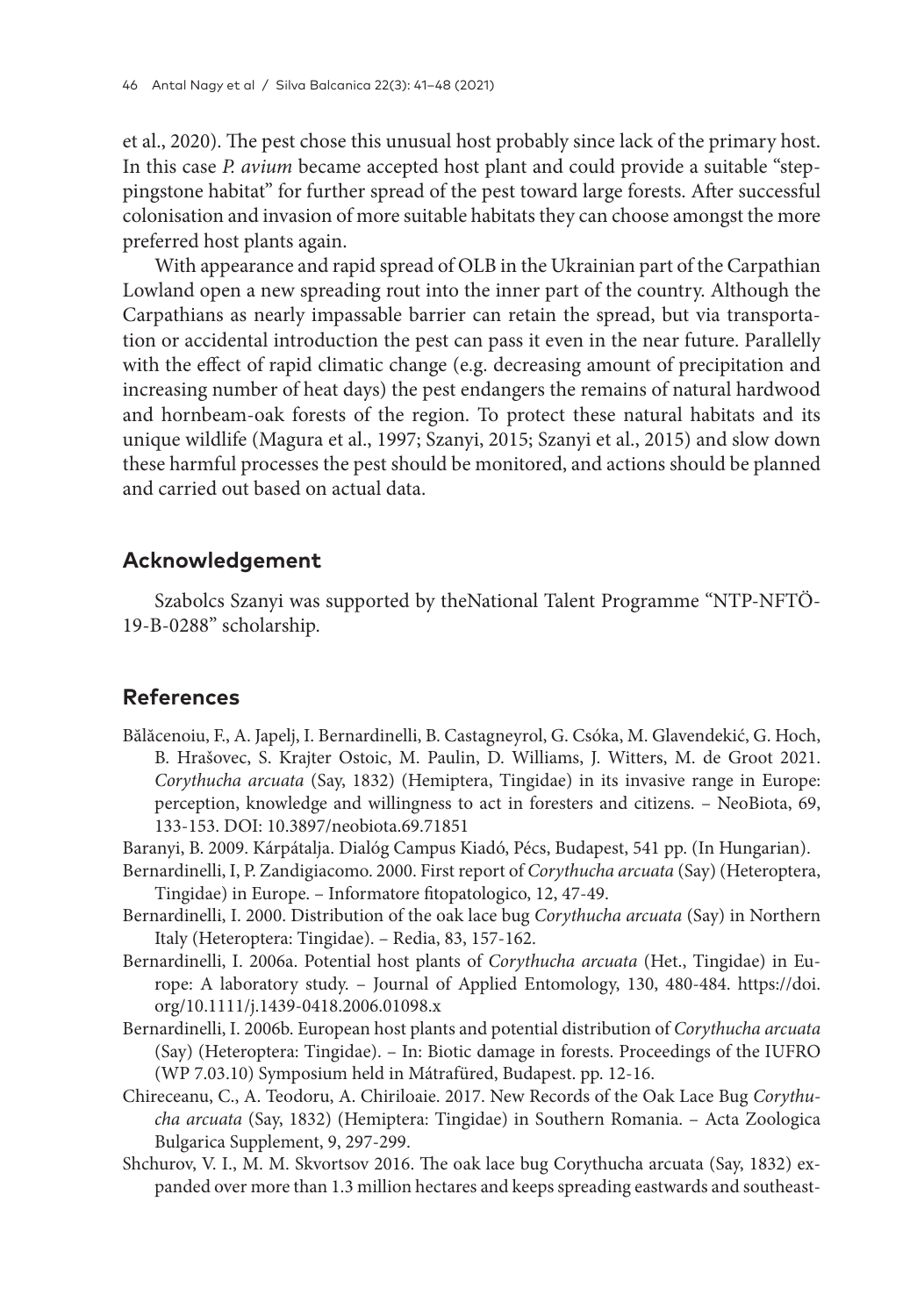wards along main roads. http:// www.czl23.ru/news.php?extend.201 (last access November 28, 2021) (in Russian).

- Csepelényi, M., A. Hirka, Á. Szénási, Á. Mikó, L. Szőcs, G. Csóka. 2017. Az inváziós tölgycsipkéspoloska [*Corythucha arcuata* (Say, 1832)] gyors terjeszkedése és tömeges fellépése Magyarországon. – Erdészettudományi Közlemények, 2, 127-134. (In Hungarian) https:// doi.org/10.17164/EK.2017.009
- Csóka, G., A. Hirka. 2017. Az inváziós tölgy csipkéspoloska (*Corythucha arcuata)* Magyarországon. – Növényvédelem, 11, 30-34. (In Hungarian).
- Csóka, G., A. Hirka, M. Somlyai. 2013. First record of Oak Lace Bug (*Corythucha arcuata* Say, 1832) in Hungary. – Növényvédelem, 49(7), 293-296. (In Hungarian).
- Csóka, G., A. Hirka, S. Mutun, M. Glavendeki, Á. Mikó, L. Szőcs, M. Paulin, C.B. Eötvös, Cs. Gáspár, M. Csepelényi, Á. Szénási, M. Franjevic, Y. Gninenko, M. Dautbašic, O. Muzejinovic, M. Zúbrik, C. Netoiu, A. Buzatu, F. Balacenoiu, M. Jurc, D. Jurc, I. Bernardinelli, J.–C. Streito, D. Avtzis, B. Hrašovec. 2020. Spread and potential host range of the invasive oak lace bug [*Corythucha arcuata* (Say, 1832) – Heteroptera: Tingidae] in Eurasia. – Agricultural and Forest Entomology, 22, 61-74. https://doi.org/10.1111/afe.12362
- Dobreva, M., N. Simov, G. Georgiev, P. Mirchev, M. Georgieva. 2013. First record of *Corythucha arcuata* (Say) (Heteroptera: Tingidae) on the Balkan Peninsula. – Acta Zoologica Bulgarica, 65(3), 409-412.
- Don, I., C.D. Don, L.R. Sasu, D. Vidrean, M.L. Brad. 2016. Insect pests on the trees and shrubs from the Macea Botanical Garden. - Studia Universitatis "Vasile Goldis" Arad, 11(2), 23-28
- Drake, C.J., F.A. Ruhoff. 1965. Lacebugs of the world, a Catalog (Hemiptera: Tingidae). Bulletin of the United States National Museum, 234, 1-634. https://doi.org/10.5479/ si.03629236.243.1
- Golub, V.B., V.A. Soboleva. 2018. Morphological differences between *Stephanitis pyri, Corythucha arcuata* and *C. ciliata* (Heteroptera:Tingidae) distributed in the south of the European part of Russia. – Zoosystematica Rossica, 27(1), 142-145. https://doi.org/10.31610/ zsr/2018.27.1.142
- Hrašovec, B., D. Posarić, I. Lukić, M. Pernek. 2013. First record of *Corythucha arcuata* in Croatia. – Šumarski List, 9/10, 499-503. (In Croatian)
- Jurc, M., D. Jurc. 2017. The first record and the beginning the spread of oak lace bug, *Corythucha arcuata* (Say, 1832) (Heteroptera: Tingidae), in Slovenia. – Šumarski List, 141 (9/10), 485-488.
- Kovács, G., A. Nagy, L. Radócz, I. Szarukán. 2020. Appearance of oak lace bug (*Corythucha arcuata* Say, 1832) on sweet chestnut in Hungary (Heteroptera: Tingidae). – Folia Oecologica, 47 (2), 140-143. https://doi.org/10.2478/foecol-2020-0016
- Küçükbasmaci, I. 2014. Two new invasive species recorded in Kastamonu (Turkey): Oak lace bug [*Corythucha arcuata* (Say, 1832)] and sycamore lace bug [*Corythucha ciliata* (Say, 1832)] (Heteroptera: Tingidae). – Journal of Entomology and Nematology, 6(8), 104-111. https://doi.org/10.5897/JEN2014.0102
- Lehoczky, T. 1881. Beregvármegye monographiája. Polacsek Miksa Könyvnyomda, Ungvár. (In Hungarian).
- Magura, T., V. Ködöböcz, B. Tóthmérész, T. Molnár, Z. Elek, G. Szilágyi, G. Hegyessy. 1997. Carabid fauna of the Beregi-síkság and it's biogeographical relations (Coleoptera Carabidae). – Folia Entomologica Hungarica, 58, 73-82.